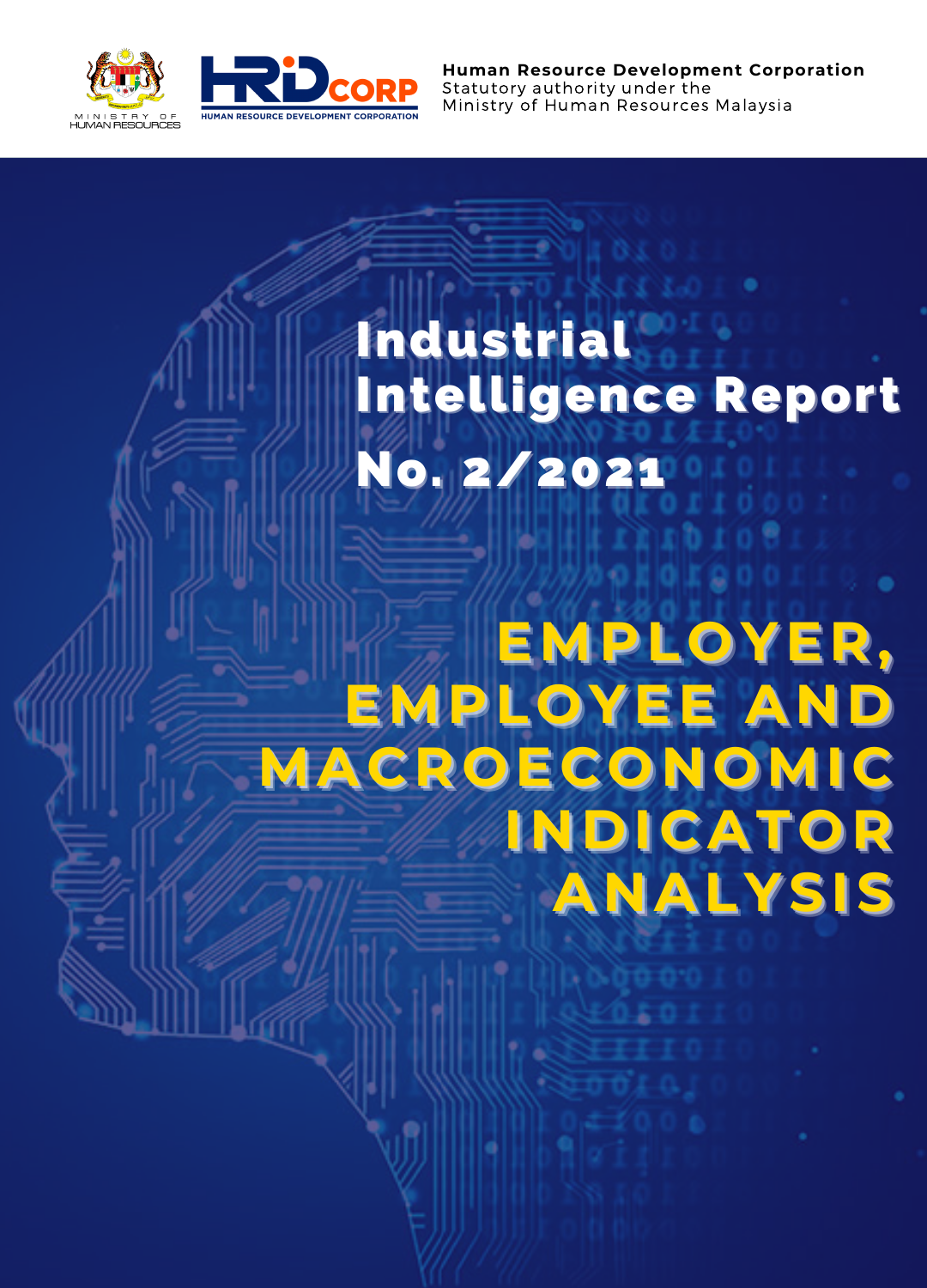### **INTRODUCTION**

The HRD Corp Industrial Intelligence Report aims to disseminate information about human capital and learning environment based on HRD Corp's internal data and market movement. In this issue, we focus on registered employers and employees under HRD Corp and their impact on key macroeconomic indicators.

According to Future of Jobs 2020 by the World Economic Forum (WEF), employers expect to lean primarily on internal capacity to deliver training. Thirty-nine per cent of training will be delivered by an internal department. However, that training will be supplemented by online learning platforms (16%) and by external consultants (11%).

Training programmes such as reskilling and upskilling are relatively new, yet vital to employee development. Furthermore, there is no one-size-fits-all approach in terms of strategic plan, resource, and execution (LinkedIn Learning Workplace Learning Report, 2020).



*Artificial Intelligence, INSEAD*

Steps to strengthen firms' technological readiness are critically important in ensuring that Malaysian talents and organisations are globally competitive. Additionally, there is a need to improve the firms' basic managerial and organisational capabilities and practices, particularly in the case of SMEs.

Realising productivity gains through improved management practices will necessitate increases in the intensity of competition, reforms to the ownership structure of firms, and investments to enable access to talent through higher quality education and training. Policymakers should emphasise the development of applied tech skills and structured partnerships with industries for internship and capstone projects (World Bank Group, June 2021).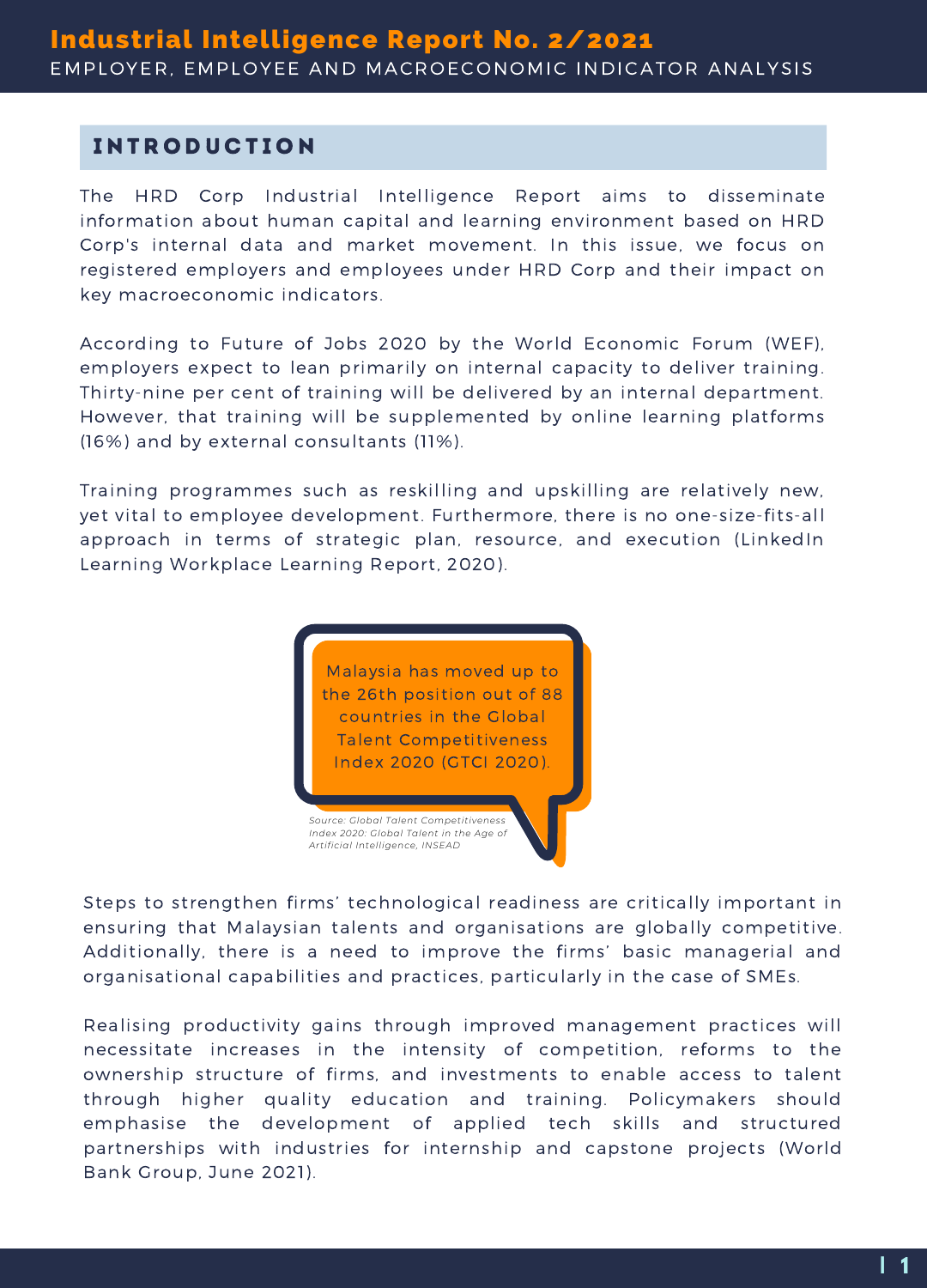## **KEY HIGHLIGHT**

#### Registered Employers by Economic Sector and GDP Growth

As reported by BNM, the 1Q 2021 Gross Domestic Product (GDP) averaged higher at -0.5% Y/Y as compared to -3.4% in the 4Q 2020. While negative spillovers from the pandemic continued given the imposition of MCO 2.0 in the first quarter, the impact was cushioned by less restrictive movement controls during that period.

Following the rebound, HRD Corp focused on expanding its Act in order to widen its coverage on more sectors. This resulted in solid growth in 1Q 2021, especially after 1 March. Cumulatively, around 2,192 registered employers were garnered from the Services sector during this period.



*Source: BNM Economic and Monetary Review 2020, HRD Corp internal database*

These "on-and-off" closures and re-openings will continue to adversely affect Malaysia's economy in the near term. The number of vulnerable households is likely to increase, alongside a more fragile labour market. Further increases in case numbers and death rates would exacerbate this situation (World Bank Group, June 2021).

However, the policy measures and stimulus packages implemented by the Government (i.e., the HRD Corp levy exemption for affected employers and industries), are helping to mitigate the impact of the pandemic, enabling employers to better manage their cash flows and sustain their business operations during this unprecedented crisis.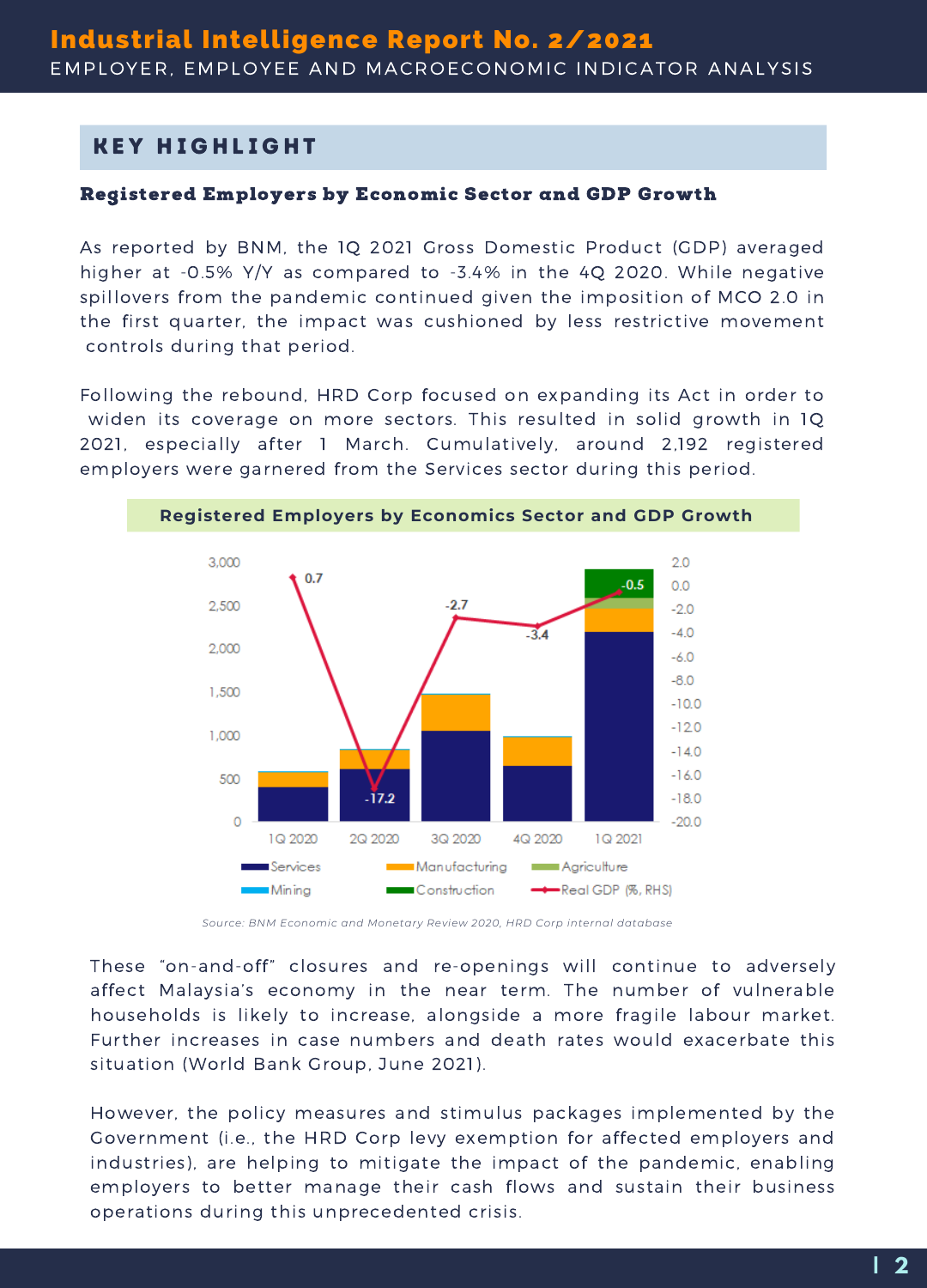## **KEY HIGHLIGHT**

#### Employed Person and Registered Employees

The Department of Statistics Malaysia (DOSM) reported a decline in the number of employed person to 14.88 million people or about 2.4% q/q in 2Q 2020 when the nation went into its first lockdown as the health crisis hit the world. A year later, the number of employed person has gradually risen to pre-pandemic levels, at 15.24 million people in the 1Q 2021.

Within the same period, HRD Corp witnessed a surge in registered employees in accordance to the Expansion of Act. 164,250 employees were registered in 1Q 2021, 153,567 employees recorded in March alone. This shows that the impact of the MCO 2.0 was considerably moderate compared to MCO 1.0 and CMCO in 2Q 2020.



*Source: DOSM Quarterly Report Of Labour Force Survey (1Q 2021), HRD Corp internal database*

Existing, future and skilled employees who are registered under HRD Corp will have greater opportunities to upskill and reskill and eventually help employers have a capable, skilled and competent workforce.

Skills training is among the most prominent factors for prospective employees when choosing their preferred employer. Such appreciation may be expressed in ways that bring benefits to employers, including high engagement and productivity in the new role, and contributions to workplace morale (McKinsey, 2020).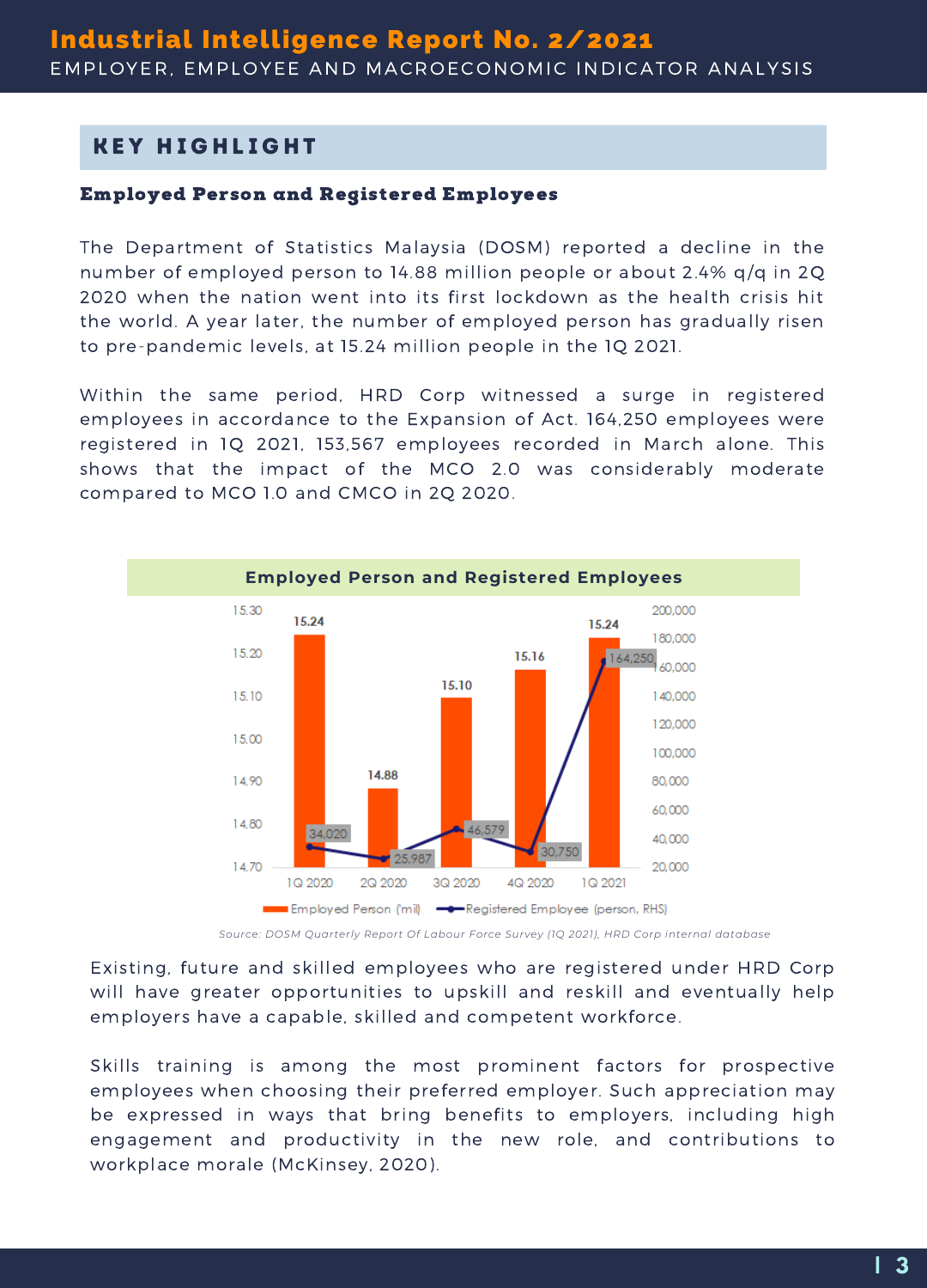## **KEY HIGHLIGHT**

#### Quarterly GDP by Economic Sector and Registered Employers

The number of registered employers for 1Q 2021 resonates well with the gradual rebound in economic growth, recording a sharp upturn of 195% Q/Q, due largely to the expansion of the Act.

The expansion of the PSMB Act 2021 was mandated by the Government of Malaysia in its 11th Malaysia Plan (11MP) under Strategic Thrust 5 – Focus Area C: Strengthening Lifelong Learning for Skills Enhancements. This entails the expansion of access to HRD Corp's funds, programmes and services to all industries.

The 11MP has identified high-quality human capital as the necessary element to propel the country's future economic development. Therefore, it has set the target of ensuring that 35% of the Malaysian workforce will comprise skilled workers in the next five years.



*Source: BNM Economic and Monetary Review 2020, HRD Corp internal database*

By registering as an employer with HRD Corp, employers will be entitled to enjoy various training offerings in accordance with their business and industry needs. Beyond that, they will also be able to utilise contributions and special funds from the government.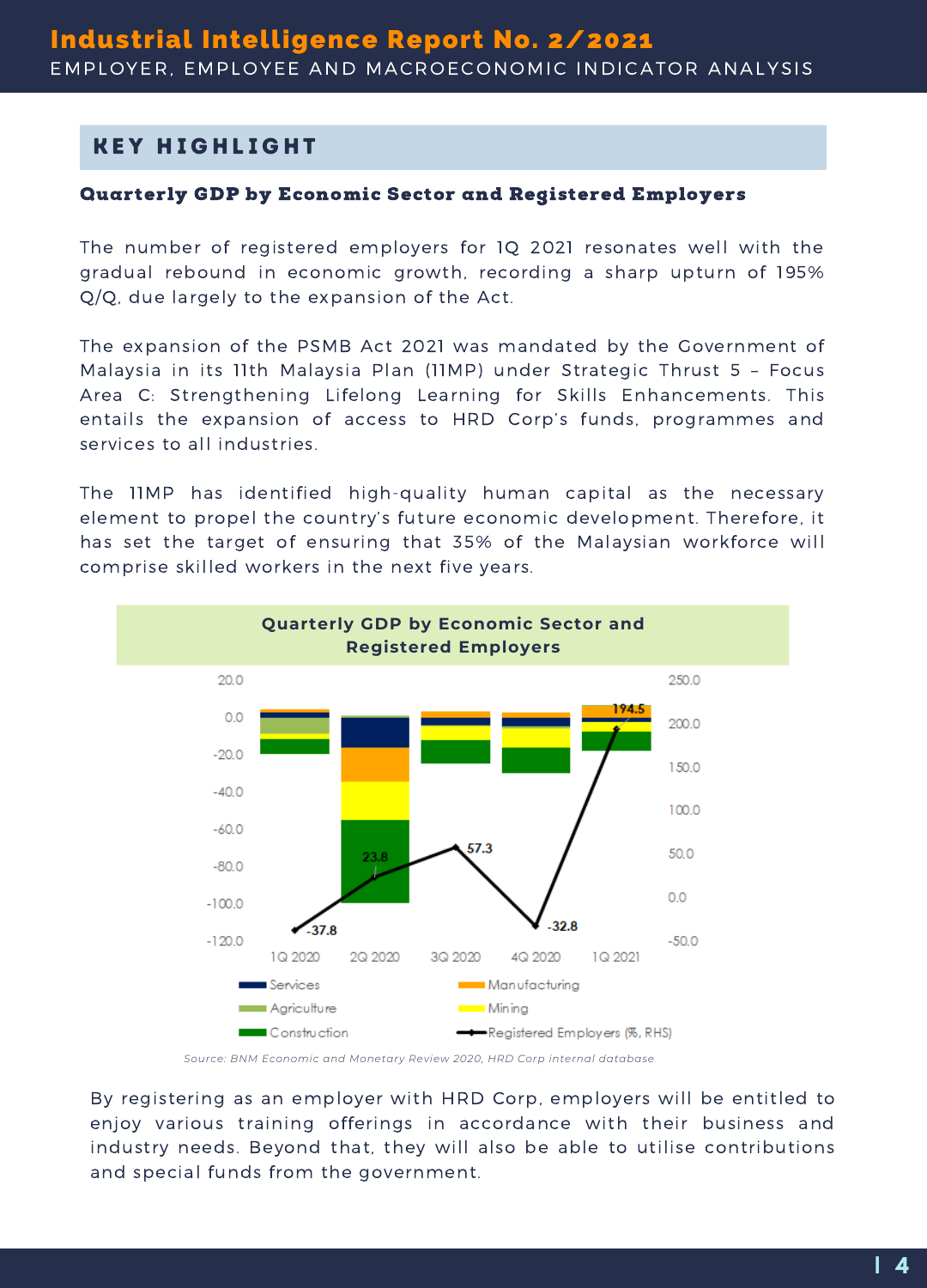## **KEY HIGHLIGHT** NATIONAL INVESTMENT ASPIRATIONS (NIA)

The NIA is a forward-looking national policy that focuses on attracting the right investments, building innovation capacity and increasing productivity and growth. Moving beyond its macro focus, Malaysia needs to invest in activities that enable its workforce to acquire knowledge and capabilities that can increase their skillsets and income levels over time.

According to the Malaysian Investment Development Authority (MIDA), the goal is clear; attract quality and strategic investment, reduce dependency on unskilled labour and spur technology transfer. Thus, registered employers could encourage their employees to reskill and upskill, ensuring that everyone has the opportunity to make a difference in the digital economy.



*Source: BNM Economic and Monetary Review 2020*

Investments in innovative activity and skilled workforce will be pivotal to a productivity-led growth for Malaysia. While great emphasis has been placed on the enhancement of the quantity of R&D and innovation in the country, more needs to be done for its quality and links with industry (World Bank Group, June 2021).

HRD Corp has been committed to achieving the targets outlined by the NIA targets through; (1) conducting effective training evaluation; (2) introducing various HRD Corp schemes and initiatives; (3) providing access to the Industrial Skills Framework; (4) supplying quality courses and delivery that are aligned with industries needs; and (5) increasing organisational performance/growth through consistent human capital competency enhancement.